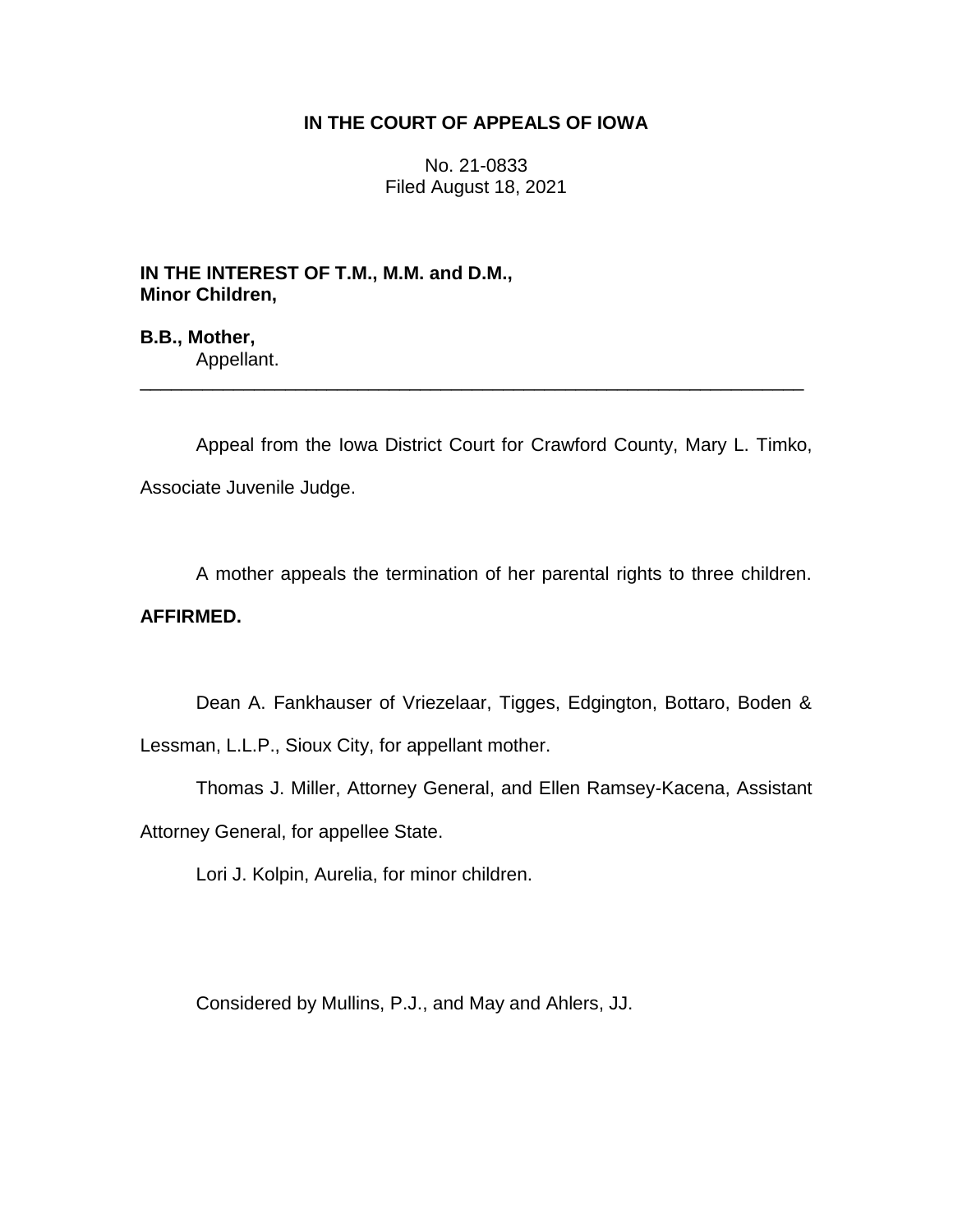#### **MULLINS, Presiding Judge.**

A mother appeals the termination of her parental rights to three children.<sup>1</sup> The mother argues the juvenile court erred in finding the children could not be returned to her care and that termination was in the best interests of the children.

#### **I. Background Facts and Proceedings**

In the summer of 2019, the mother left the two older children in the care of the maternal grandmother so she could focus on obtaining housing for the family in the Omaha, Nebraska area. She later left the youngest child in the maternal grandmother's care as well. This family came to the attention of the Iowa Department of Human Services (DHS) in August, following a report that the family was homeless and the children were left with a caregiver while the mother consumed methamphetamine. DHS sought removal of the children from the mother's custody, and the court ordered placement to continue with the maternal grandmother. The children were adjudicated in need of assistance in March 2020, pursuant to Iowa Code section  $232.2(6)(c)(2)$ , (g), and (n) (2019).

Throughout the course of proceedings, the children have been placed in the home of the maternal grandmother and her husband. The children are thriving in that placement. The mother and father have consistently chosen to reside in other areas of the state, approximately one and one-half hours away from the children. Because of the distance, visits have not always been consistent, but they have fostered a loving bond between the mother and the children. The mother testified at the termination hearing that she did not want to relocate to the same town as

 $\overline{a}$ 

<sup>&</sup>lt;sup>1</sup> The father's rights were also terminated. His appeal was dismissed.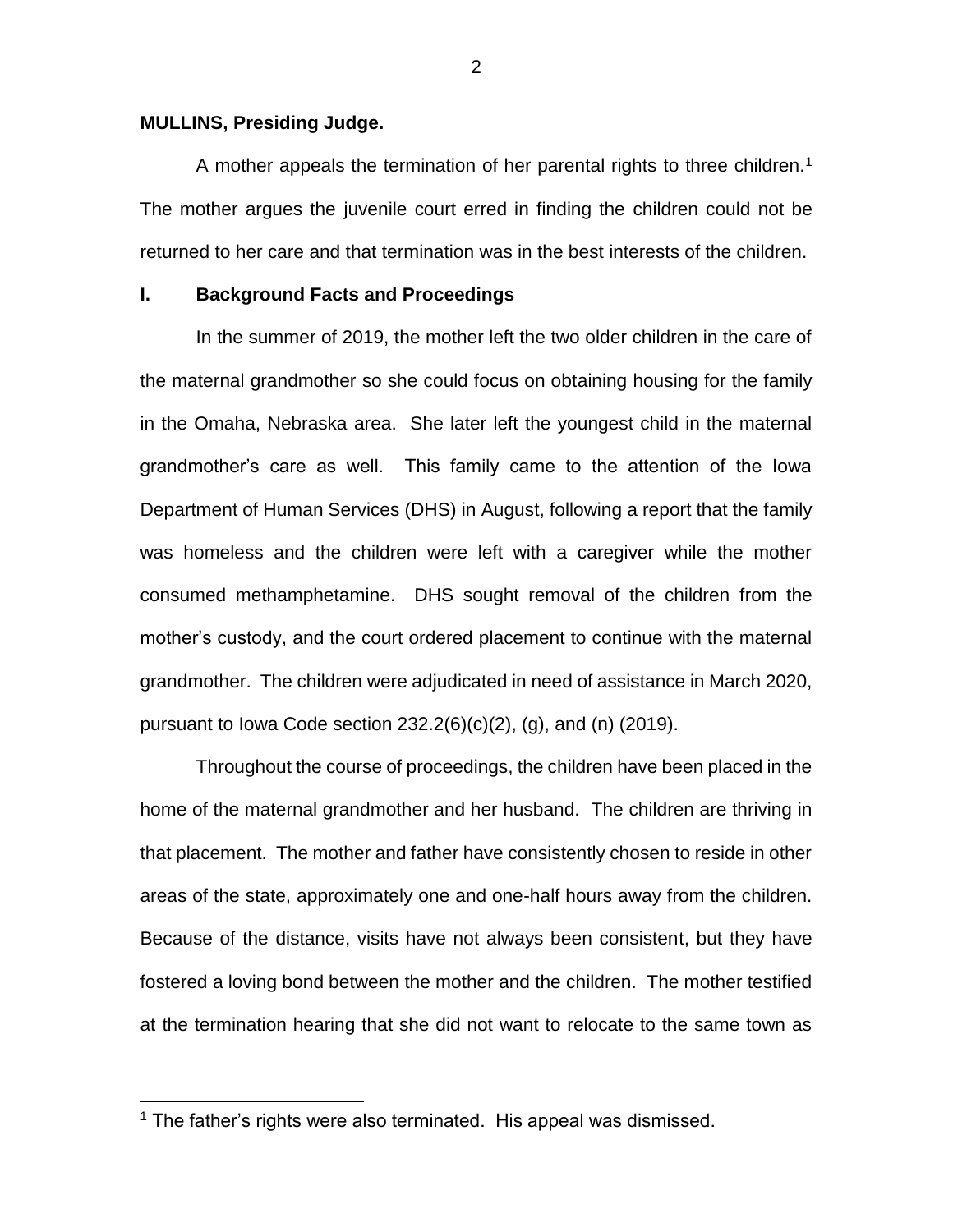the children's placement because the friends she had in the area were the community that supported her prior drug use and the town did not have adequate schools for the children or entertainment activities.

The mother submitted to court-ordered mental-health and substance-abuse evaluations and completed some treatment. She provided positive drug tests for methamphetamine in November and December 2019; February, April, and November 2020; and April 2021. The positive results in early 2020 are particularly problematic because the mother was pregnant with a child born in May of that year, who is not subject to these proceedings. The mother contested the April 2021 results but had no explanation for the allegedly inaccurate results. She guessed it was due to a thyroid medication she was prescribed but does not take. Throughout this case, the mother has minimized the impact drug use has had on her life. She testified the children were removed from her care due to homelessness and only indicated drug use "may have been a factor" when asked directly.

Petitions for termination of the mother's parental rights were filed in January 2021. The State sought termination pursuant to Iowa Code section 232.116(1)(*l*) (2021) for all three children, (f) for the oldest two children, and (h) for the youngest child. Following hearings on February 25 and May 6, 2021, the court terminated the mother's parental rights on all grounds and found termination was in the children's best interests.

#### **II. Standard of Review**

We review terminations of parental rights de novo. *In re M.W.*, 876 N.W.2d 212, 219 (Iowa 2016). "We are not bound by the juvenile court's findings of fact, but we do give them weight, especially in assessing the credibility of witnesses."

3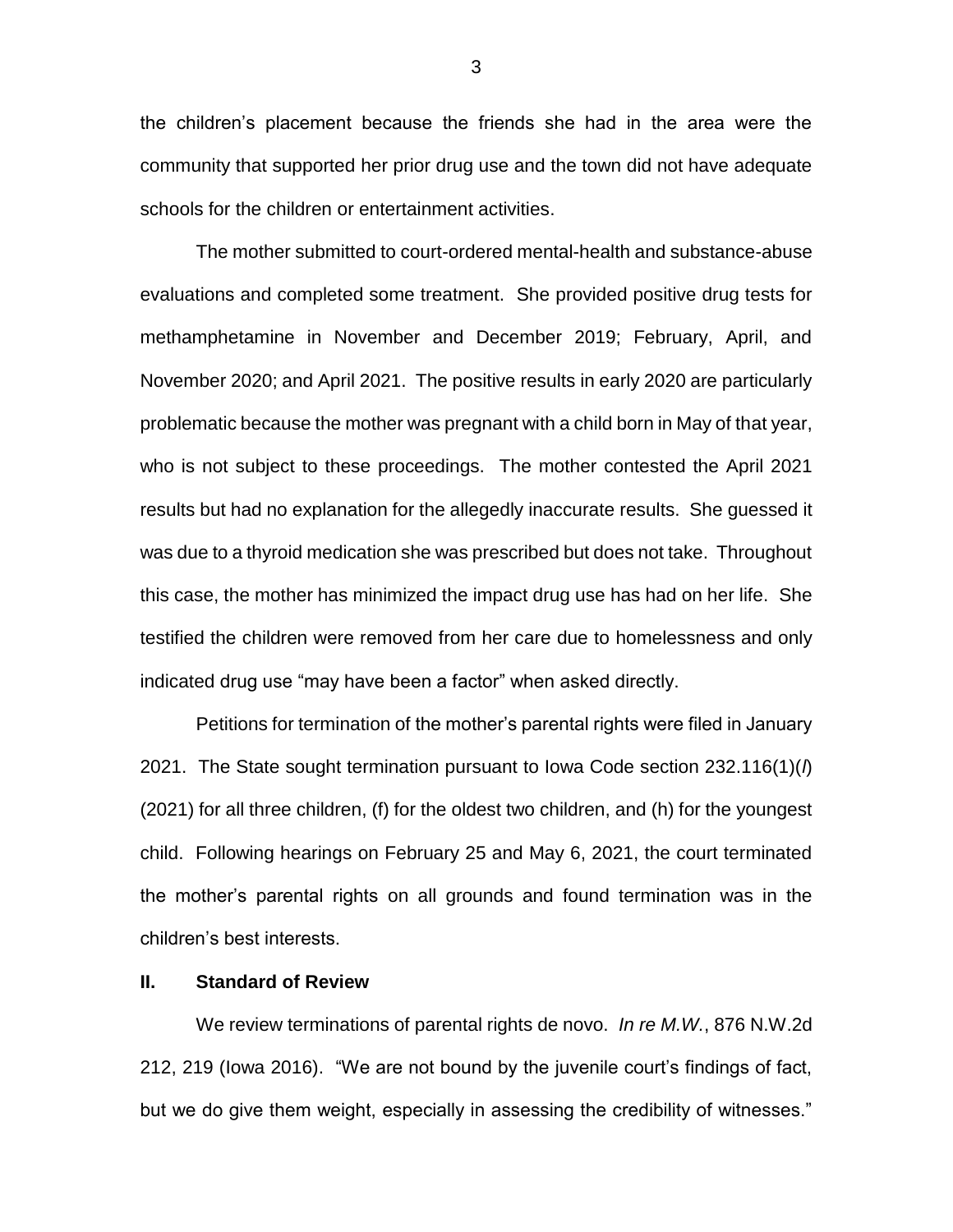*In re D.W.*, 791 N.W.2d 703, 706 (Iowa 2010). Our review examines whether the State proved the grounds for termination by clear and convincing evidence. *Id.* "Evidence is 'clear and convincing' when there are no 'serious or substantial doubts as to the correctness [of] conclusions of law drawn from the evidence.'" *Id.* (quoting *In re C.B.*, 611 N.W.2d 489, 492 (Iowa 2000)). Our primary concern is the best interests of the children. *C.B.*, 611 N.W.2d at 492.

### **III. Discussion**

The mother's parental rights were terminated pursuant to Iowa Code sections 232.116(1)(f), (h), and (*l*). "On appeal, we may affirm the juvenile court's termination order on any ground we find supported by clear and convincing evidence." *D.W.*, 791 N.W.2d at 707. Section 232.116(1)(f) and (h) are related and diverge only on the age of the child at issue and how long that child has been removed from parental care. Section 232.116(1)(f) requires that,

(1) The child is four years of age or older.

(2) The child has been adjudicated a child in need of assistance pursuant to section 232.96.

(3) The child has been removed from the physical custody of the child's parents for at least twelve of the last eighteen months, or for the last twelve consecutive months and any trial period at home has been less than thirty days.

(4) There is clear and convincing evidence that at the present time the child cannot be returned to the custody of the child's parents as provided in section 232.102.

Section 232.116(1)(h) requires that,

(1) The child is three years of age or younger.

(2) The child has been adjudicated a child in need of assistance pursuant to section 232.96.

(3) The child has been removed from the physical custody of the child's parents for at least six months of the last twelve months, or for the last six consecutive months and any trial period at home has been less than thirty days.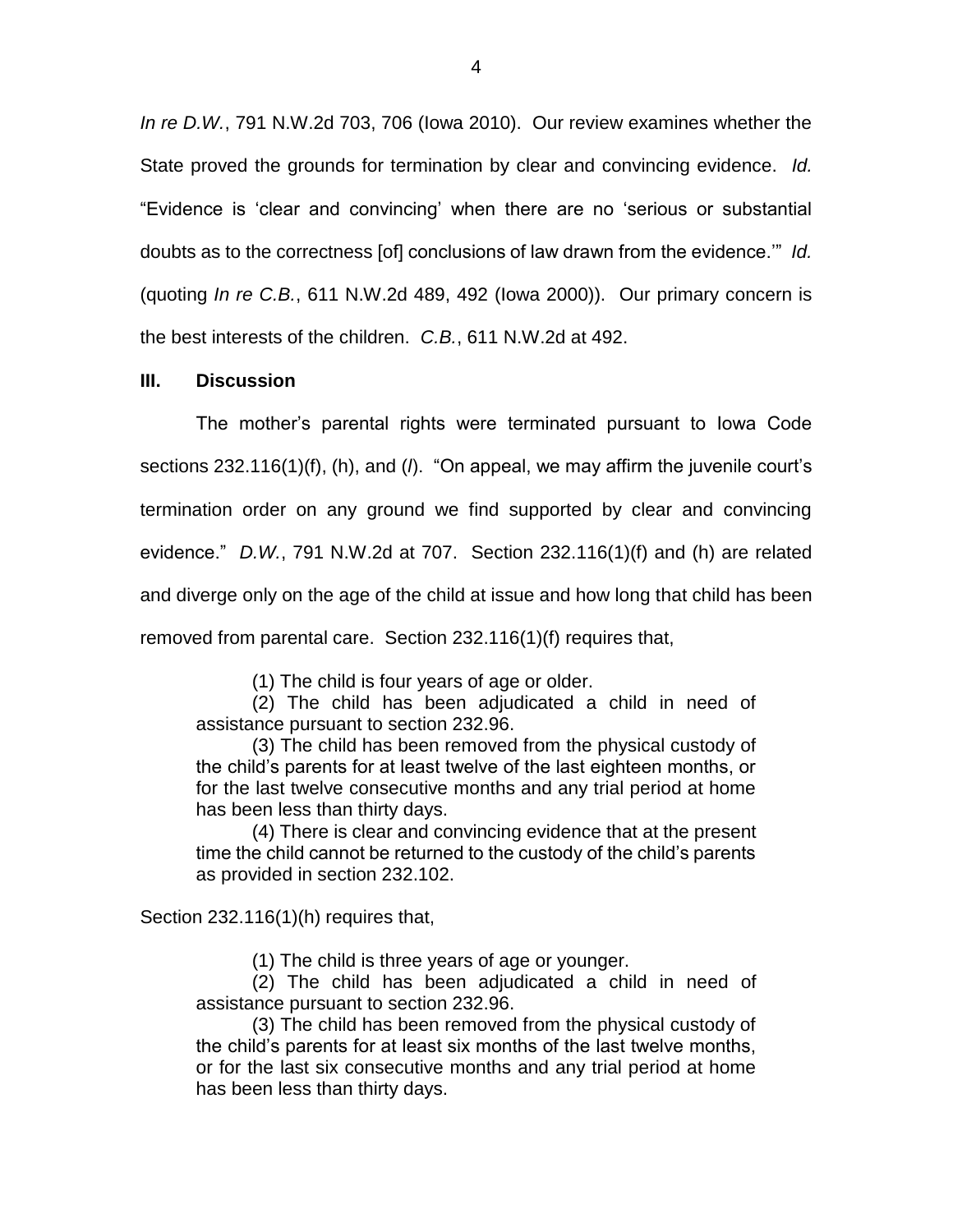(4) There is clear and convincing evidence that the child cannot be returned to the custody of the child's parents as provided in section 232.102 at the present time.

The mother does not contest the first three elements of either ground on appeal. The mother argues there is not clear and convincing evidence the children could not be returned to her care because "there is little evidence that [she] . . . used illegal substances around the children, or that any such use impacted her ability to care for the safety and welfare of the children."

The mother's argument is supported by the fact that she has another child who was not adjudicated in need of assistance, but is instead involved with DHS on a voluntary basis. The mother also argues that a 2019 substance-abuse evaluation determined her "methamphetamine use disorder" was diagnosed as "in early remission." However, the record also reveals that since the time of the 2019 substance-abuse evaluation, the mother has provided multiple samples that tested positive for methamphetamine and used the substance while pregnant with her youngest child. She also admitted to using methamphetamine during a period of stress due to college final exams and COVID-19 testing. We also note that this is not the first time this mother has come to the attention of DHS. The children were adjudicated in need of assistance due to the mother's use of substances and homelessness in 2013. Even at the time of the termination hearing, the mother struggled to admit that substance abuse led to both DHS interventions with her family.

"Our legislature has carefully constructed a time frame to provide a balance between the parent's efforts and the child's long-term best interests." *D.W.*, 791 N.W.2d at 707. The children were removed from the mother's care in August 2019

5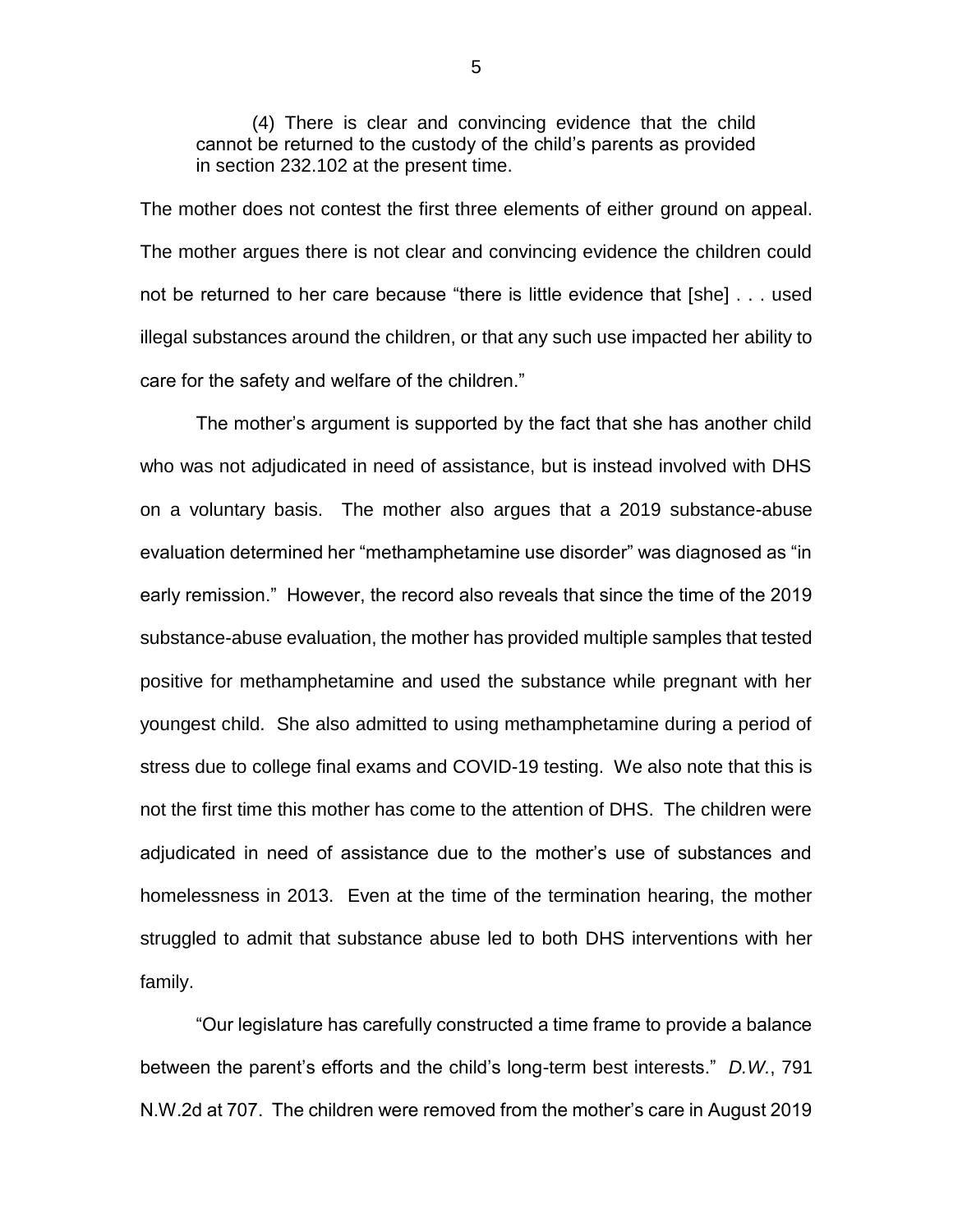and had not been returned for any trial placement by the last day of the termination hearing in May 2021. The mother contests the results of some of her drug tests, insists that she never tampered with sweat-patch testing, and was unable to enter the testing site due to closure on at least one occasion. Yet, her repeated positive tests for her drug of choice, methamphetamine, are telling. This is not the first time the mother left her children in the care of the maternal grandmother for an extended period of time. The children now reside in that home and are happy, healthy, and thriving. The grandmother intends to maintain safe communication with the mother to enable the children to build a meaningful relationship with the sibling still in the mother's care. These children deserve permanency now. We will not deny it to them any longer. We find the State proved the grounds for termination pursuant to section 232.116(1)(f) and (h) by clear and convincing evidence.

The mother also argues that termination of her parental rights is not in the best interests of the children. "When we consider whether parental rights should be terminated, we 'shall give primary consideration to the child's safety, to the best placement for furthering the long-term nurturing and growth of the child, and to the physical, mental, and emotional condition and needs of the child." *M.W.*, 876 N.W.2d at 224 (quoting Iowa Code § 232.116(2)). The maternal grandmother has provided a consistent home for the children for approximately two years as of the time of this opinion and has stated she is willing to adopt. The children have adjusted to the grandmother's home and the community. The record is clear that the best option to ensure the "physical, mental, and emotional condition and needs of the child[ren]" is to terminate the mother's parental rights. *Id.* 

6